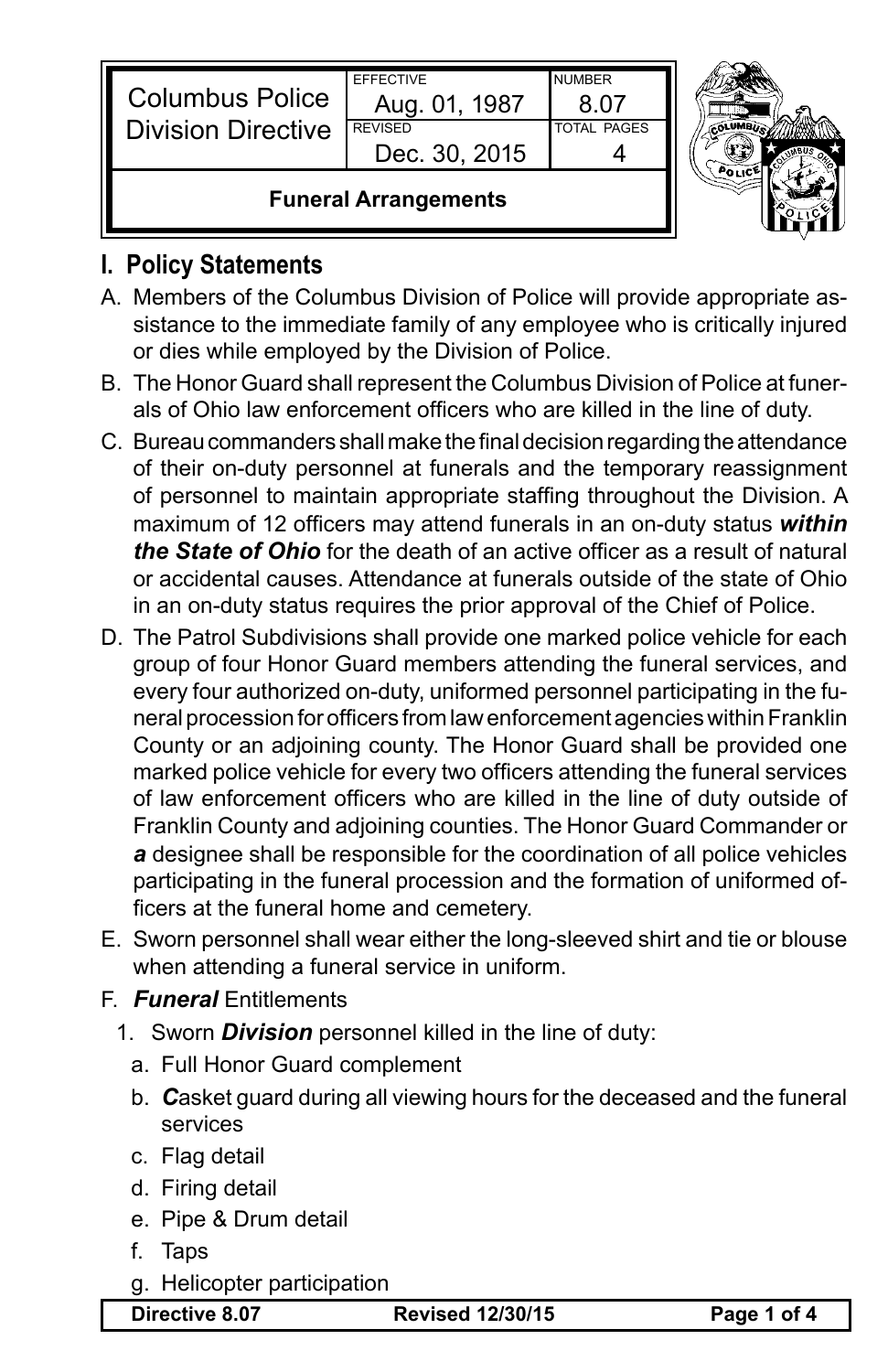- h. Mounted Unit participation
- *i. Motorcycle Unit escort*
- *j. Guard duty at the Franklin County Morgue and funeral home until the day of the funeral service*
- *k. Guard duty at the deceased officer's residence through the end of the funeral service*
- *l*. Black mourning band displayed diagonally across the badge from the left shoulder toward the chest. The mourning band is to be removed at the conclusion of the funeral.
- *m*.The flag of the United States on Division of Police*-*owned buildings shall be lowered to half-staff upon approval from the Governor's Office on the day of the funeral and return*ed* to full-staff once the funeral has been concluded.
- 2. Active Division personnel who die as a result of natural or accidental causes, *but* not killed in the line of duty:
	- a. Two Honor Guard squads
	- b. Casket guard during *all viewing hours and* the funeral service
	- c. Flag detail
	- d. Pipe & Drum detail
	- *e. Mounted Unit participation at the entrance of the cemetery*
	- *f. Motorcycle Unit escort*
	- *g. Guard duty at the funeral home until the day of the funeral service*
	- *h. Guard duty at the deceased officer's residence through the end of the funeral service*
- 3. Retired Division of Police personnel:
	- a. One Honor Guard squad
	- b. Casket guard during the funeral service
	- c. Flag detail
	- d. *Single Piper*
	- *e. Motorcycle Unit escort*
- 4. The Chief of Police shall make the final determination regarding entitlements for Division personnel who commit suicide*, as well as outside agency requests involving officers who commit suicide*.
- 5. The Honor Guard shall not participate in the funeral service of any Division personnel if death occurred under dishonorable conditions.
- *6*. Other Ohio law enforcement personnel killed in the line of duty:
	- *a.* One Honor Guard squad and one squad of Pipe & Drum Band members to attend the funeral service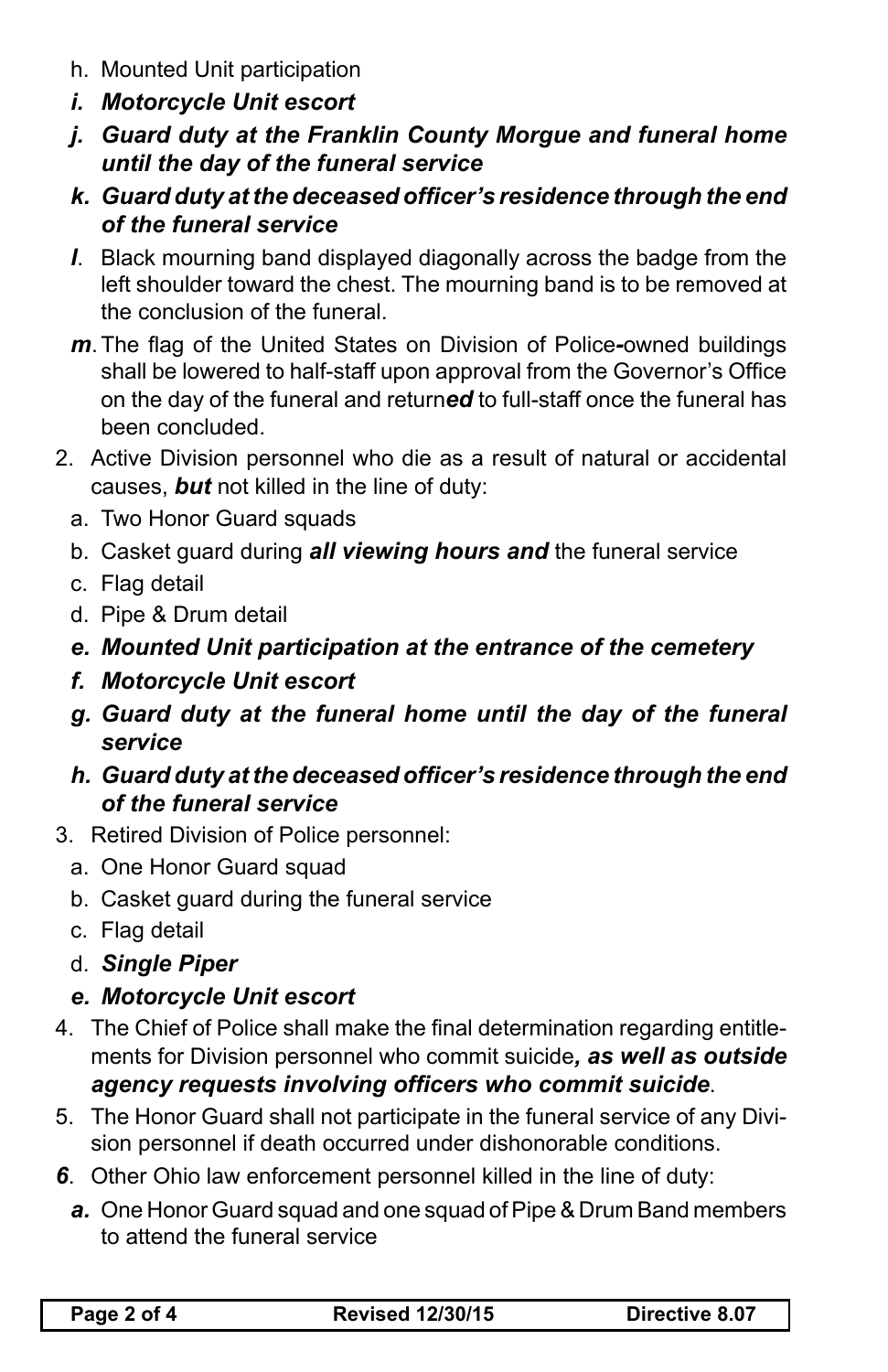- *b.* Sworn personnel to display a black mourning band across the badge on the day of the funeral or at the direction of the Chief of Police
- *7*. *The Chief of Police shall make the final determination regarding entitlements for s*worn personnel killed in the line of duty from an out-of-state law enforcement agency*.*
- *8. Funeral participation should reflect the wishes of the deceased person or the deceased person's family.*
- *G.* Funeral procession

The funeral procession shall be held in accordance with the Honor Guard Drill Manual.

## **II. Procedures**

A. Division Personnel

Notify the Patrol Administrati*on* Sergeant as soon as practical of the death of*, or critical injury to,* any active or retired Division employee to ensure assistance is provided to the *deceased or* injured employee's family*,* and so *that* arrangements can be made for Honor Guard participation at the funeral service.

- B. Patrol Administrati*on* Sergeant
	- 1. Notify the following:
		- a. *Communications Bureau Supervisor*
		- *b.* Office of the Chief of Police
		- *c*. Deputy Chief who oversees the Honor Guard
		- *d*. Honor Guard Commander
		- *e*. FOP President
	- 2. Log all notifications on the Unusual Occurrence Log.
- C. Honor Guard Commander
	- 1. Follow *the* Honor Guard Drill Manual guidelines for Honor Guard participation.
	- 2. Line-of-Duty Deaths:
		- a. Notify the State of Ohio Governor's Office of Constituent Services.
		- b. Request a Governor's Proclamation to lower the flag of the United States to half-staff at all Division of Police facilities *on* the day of the funeral.
		- c. Upon a Governor's Proclamation, forward a Division-wide email ordering the flag of the United States be lowered to half-staff at all Division of Police facilities *on* the day of the funeral.
	- 3. Notify the Traffic Operations Lieutenant regarding the involvement of the Motorcycle Unit.